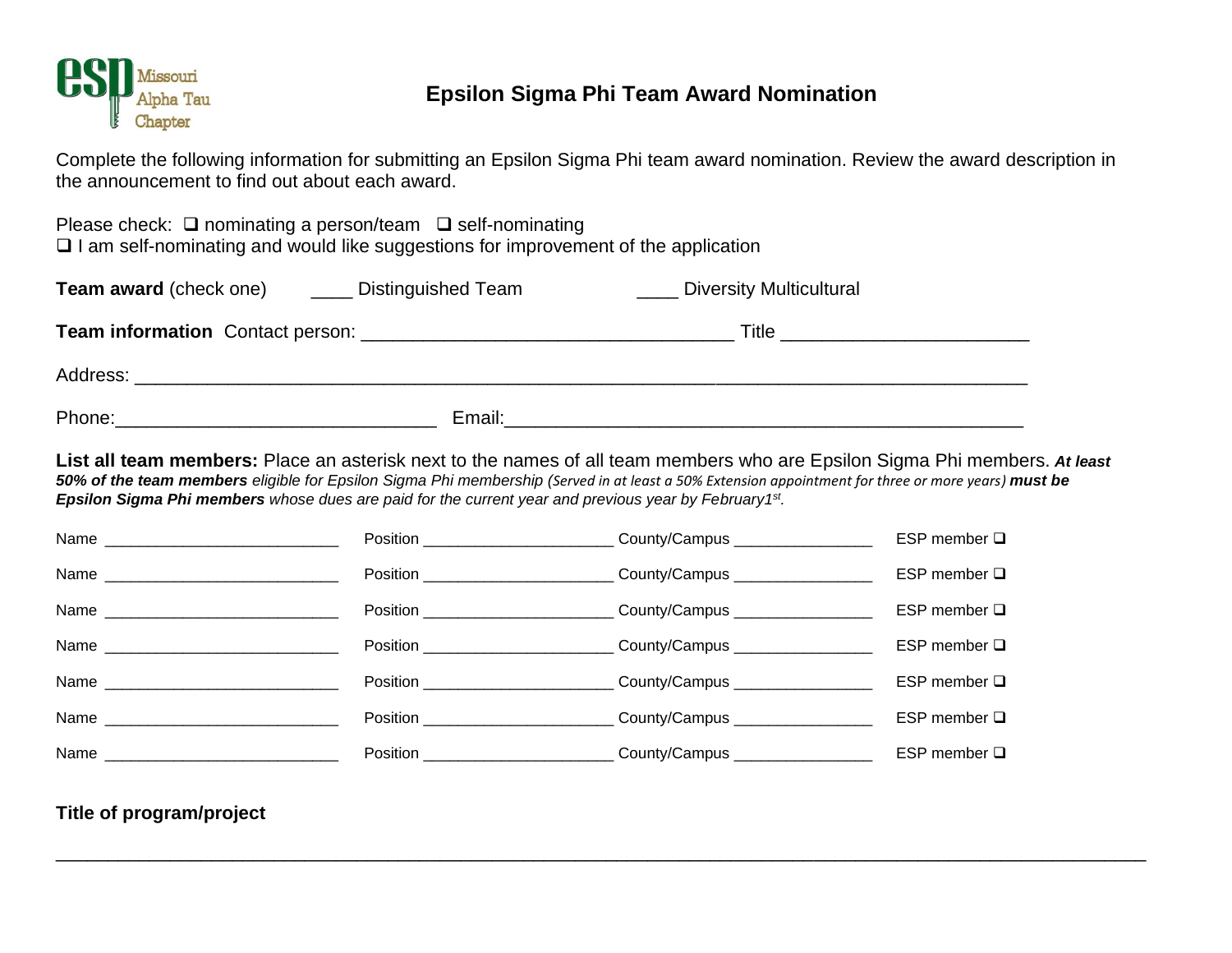| Team award narrative (150 word maximum): |  |
|------------------------------------------|--|
|------------------------------------------|--|

Major issues addressed (150 word maximum):

Support summary statement that clearly explains the role that the team's program has played in preparing people and/or communities to deal with critical issues which address social, economic and/or environmental concerns. (75 word maximum):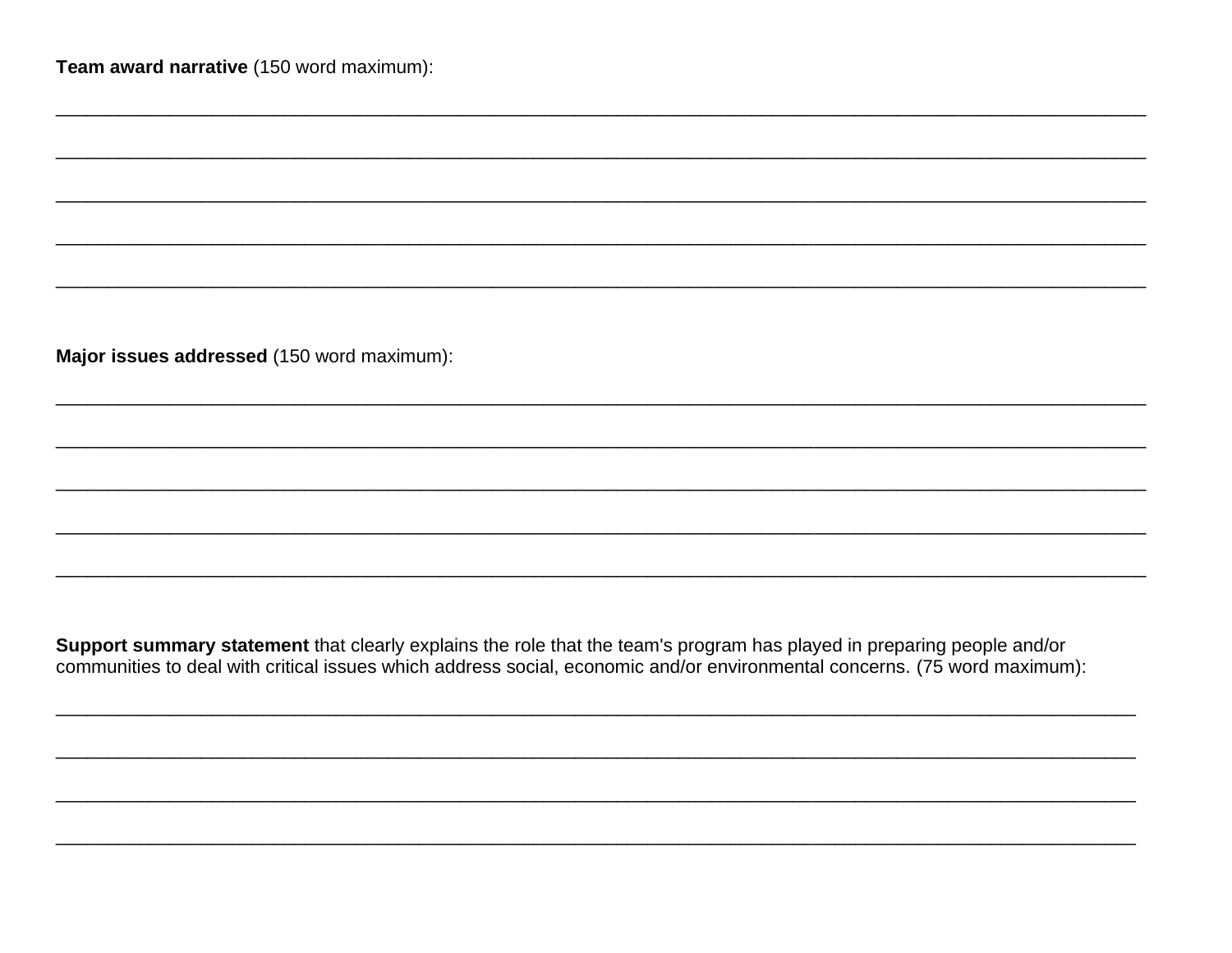Resources involved Ex. project team members, volunteers, agencies/cooperators, funding, supplies (150 word maximum):

| Methods used Ex. innovative/creative problem solving, educational/delivery methods (300 word maximum): |  |
|--------------------------------------------------------------------------------------------------------|--|
|                                                                                                        |  |
|                                                                                                        |  |
|                                                                                                        |  |
|                                                                                                        |  |
|                                                                                                        |  |
|                                                                                                        |  |
|                                                                                                        |  |
|                                                                                                        |  |
|                                                                                                        |  |
|                                                                                                        |  |
|                                                                                                        |  |